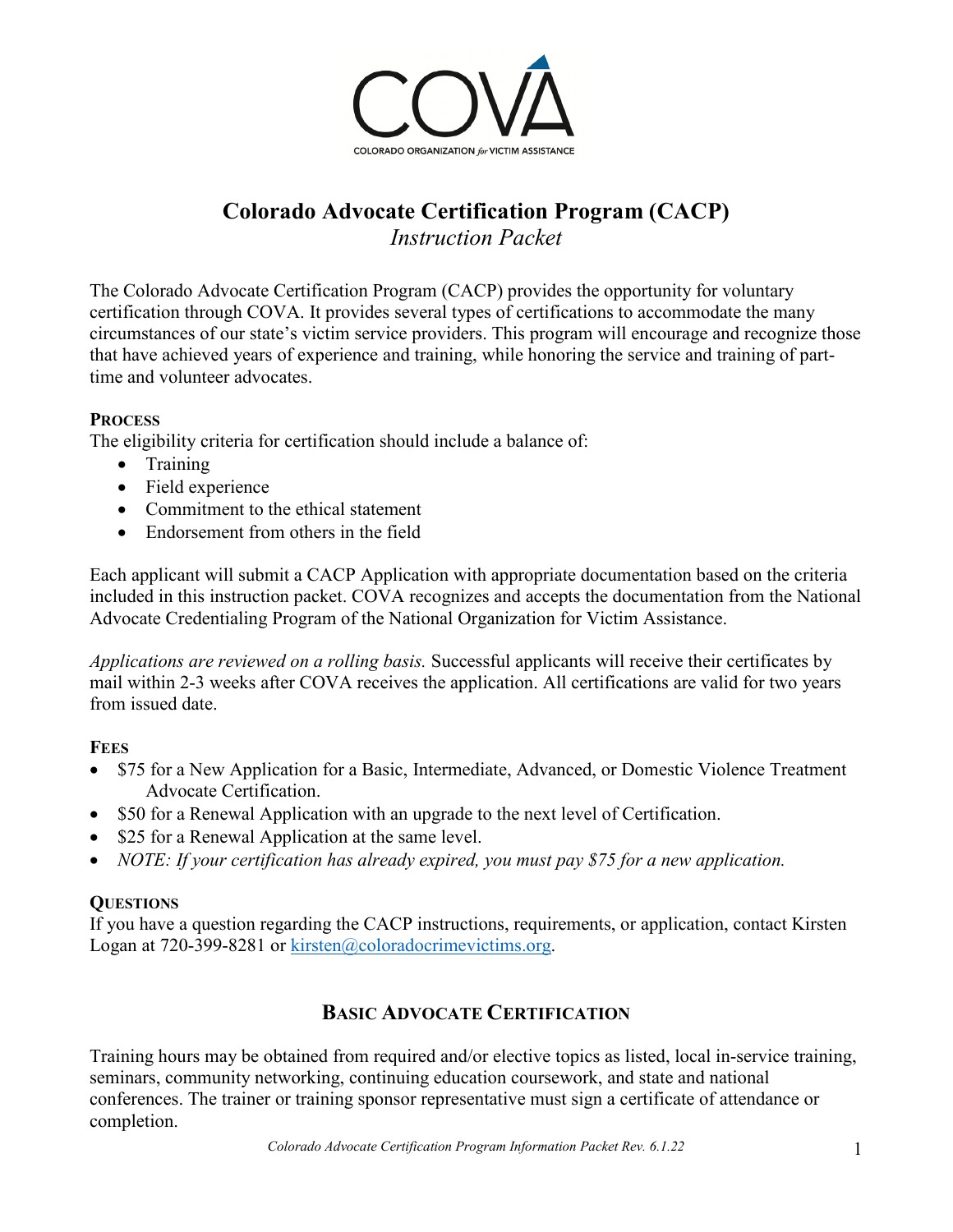#### **NEW APPLICATION REQUIREMENTS:**

- Verification of a minimum of 2 years (full or part-time) of active status paid or volunteer work experience in the field with a minimum of 140 service hours. Service hours must include direct service to victims, but may also include: case review meetings, hot-line work, shadowing, case management, call out time, MTT, etc.
- Completion of 60 hours of the Required Subject Area Trainings:
	- Victimology Topics (15 hours minimum)
	- $\triangleleft$  Advocate Skills (15 hours minimum)
	- System Agency Response (15 hours minimum), and
	- $\div$  Electives (15 hours maximum)

#### **RENEW APPLICATION REQUIREMENTS:**

- Renewal of certification every 2 years with 32 hours of new training, and a minimum of 140 service hours. Service hours must include direct service to victims, but may also include: case review meetings, hot-line work, shadowing, case management, call out time, MTT, etc.
- Training must take place during the 2-year time period, and must include:
	- 2 hours of Cultural and Diversity Considerations
	- 2 hours of Victim Rights Laws (state, federal, and/or international)

## **INTERMEDIATE ADVOCATE CERTIFICATION**

Training hours may be obtained from required and/or elective topics as listed, local in-service training, seminars, community networking, continuing education coursework, and state and national conferences. The trainer or training sponsor representative must sign a certificate of attendance or completion.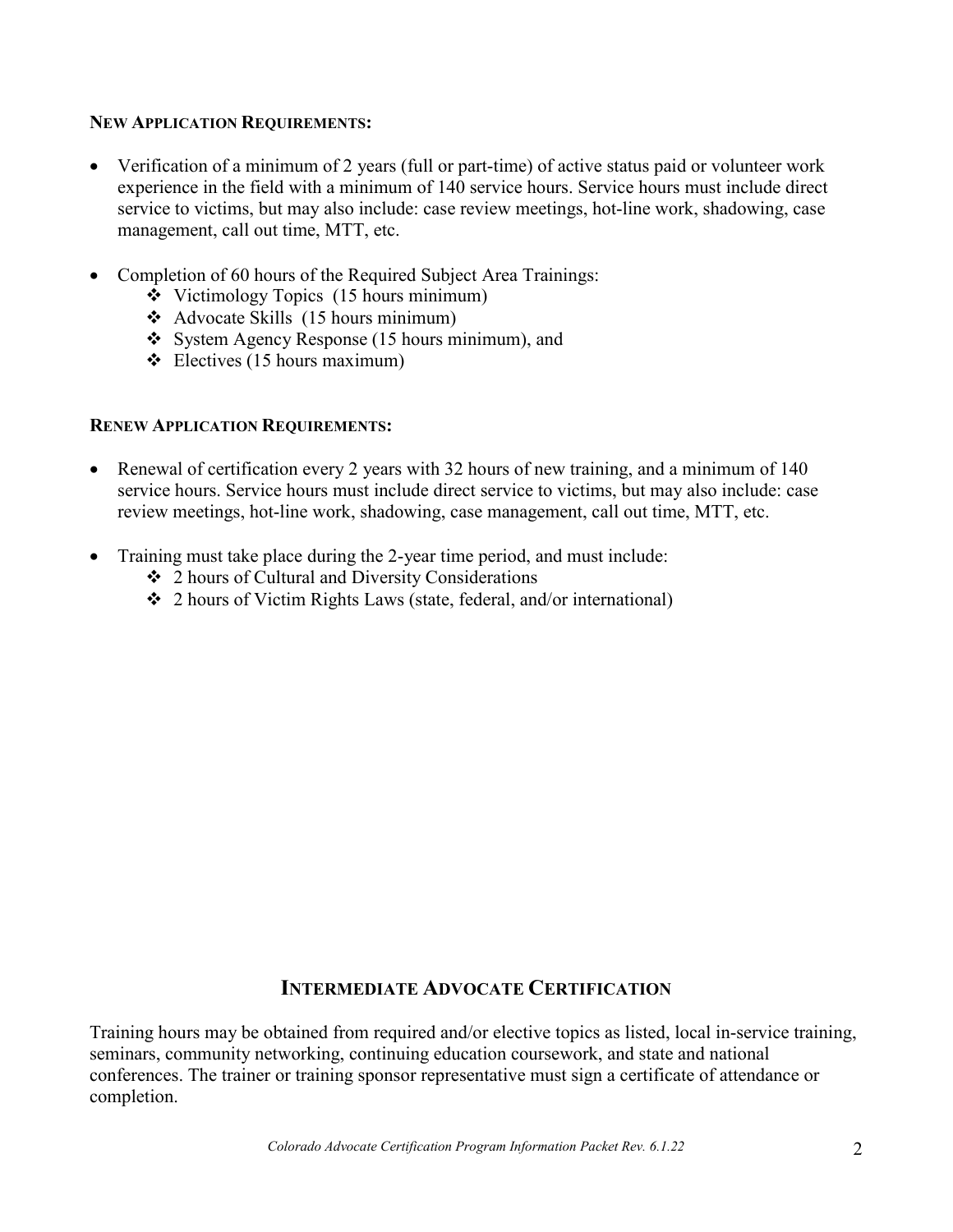#### **NEW APPLICATION REQUIREMENTS:**

- Verification of a minimum of 4 years (7200 hours) of active status paid or volunteer work experience in the field, and a minimum of 280 direct service hours. Service hours must include direct service to victims, but may also include: case review meetings, hot-line work, shadowing, case management, call out time, staff supervision, and MTT, etc.
- Completion of the Basic Advocate Certification (60 hours of the Required Subject Area Trainings):
	- $\div$  Victimology Topics (15 hours minimum)
	- Advocate Skills (15 hours minimum)
	- System Agency Response (15 hours), and
	- $\div$  Electives (15 hours maximum)

**With** an additional 60 hours of Electives. Training must include:

- Cultural and Diversity Considerations
- Victim Rights Training

#### **RENEW APPLICATION REQUIREMENTS:**

- Renewal of certification every 2 years with 32 hours of new training hours and a minimum of 140 direct service hours. Service hours must include direct service to victims, but may also include: case review meetings, hot-line work, shadowing, case management, call out time, staff supervision, and MTT, etc.
- Training must take place during the 2-year time period, and must include:
	- 2 hours of Cultural and Diversity Considerations
	- 2 hours of Victim Rights Laws (state, federal, and/or international)

## **ADVANCED ADVOCATE CERTIFICATION**

Training hours may be obtained from required and/or elective topics as listed, local in-service training, seminars, community networking, continuing education coursework, and state and national conferences. The trainer or training sponsor representative must sign a certificate of attendance or completion.

#### **NEW APPLICATION REQUIREMENTS:**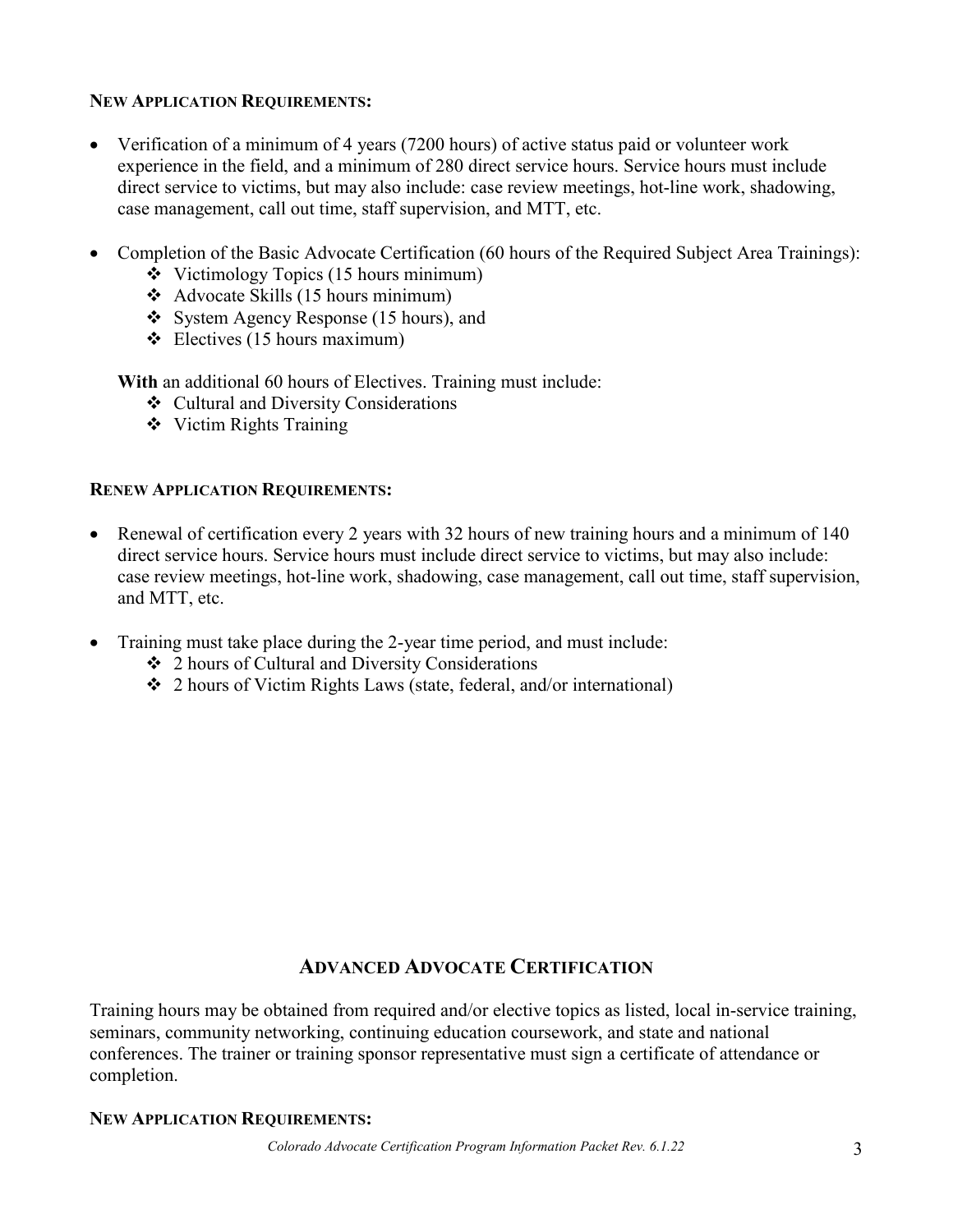- Verification of a minimum of 8 years (14,400 hours) of active status paid or volunteer work experience in the field, and a minimum of 560 service hours. Service hours must include direct service to victims, but may also include: case review meetings, hot-line work, shadowing, case management, call out time, staff supervision, and MTT, etc.
- Completion of the Basic Advocate Certification (60 hours of the Required Subject Area Trainings):
	- $\div$  Victimology Topics (15 hours minimum)
	- $\triangleleft$  Advocate Skills (15 hours minimum)
	- System Agency Response (15 hours), and
	- $\div$  Electives (15 hours maximum)

**With** an additional 90 hours of Electives. Elective training must include:

- Cultural and Diversity Considerations
- Victim Rights Training

#### **RENEW APPLICATION REQUIREMENTS:**

- Renewal of certification every 2 years with 32 hours of new training hours and a minimum of 140 direct service hours. Service hours must include direct service to victims, but may also include: case review meetings, hot-line work, shadowing, case management, call out time, staff supervision, and MTT, etc.
- Training must take place during the 2-year time period, and must include:
	- 2 hours of Cultural and Diversity Considerations
	- 2 hours of Victim Rights Laws (state, federal, and/or international)

## **DOMESTIC VIOLENCE TREATMENT ADVOCATE CERTIFICATION**

Training hours may be obtained from required and/or elective topics as listed, local in-service training, seminars, community networking, continuing education coursework, and state and national conferences. The trainer or training sponsor representative must sign a certificate of attendance or completion.

#### **NEW APPLICATION REQUIREMENTS:**